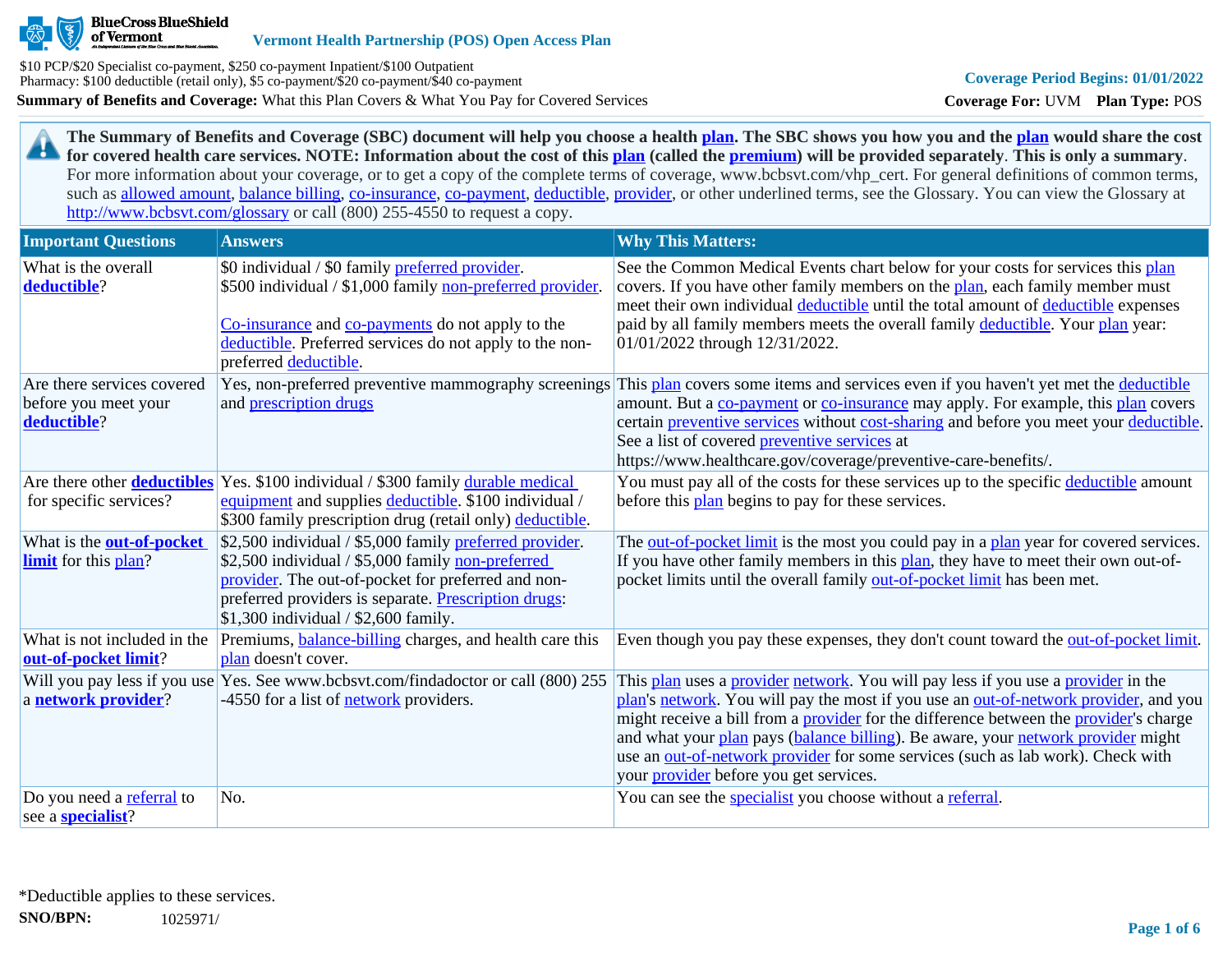

# **Coverage Period Begins: 01/01/2022**

**Coverage For:** UVM **Plan Type:** POS

<u>АЬ</u> All [co-payment](https://www.healthcare.gov/sbc-glossary/#copayment) and [co-insurance](https://www.healthcare.gov/sbc-glossary/#coinsurance) costs shown in this chart are after your [deductible](https://www.healthcare.gov/sbc-glossary/#deductible) has been met, if a [deductible](https://www.healthcare.gov/sbc-glossary/#deductible) applies.

|                                                           |                                                     | <b>What You Will Pay</b>                                                                                                                                |                                                                                                                                                                                  |                                                                                                                                                                                                                                                           |  |
|-----------------------------------------------------------|-----------------------------------------------------|---------------------------------------------------------------------------------------------------------------------------------------------------------|----------------------------------------------------------------------------------------------------------------------------------------------------------------------------------|-----------------------------------------------------------------------------------------------------------------------------------------------------------------------------------------------------------------------------------------------------------|--|
| <b>Common</b><br><b>Medical Event</b>                     | <b>Services You May Need</b>                        | <b>Preferred Provider</b><br>(You will pay the least)                                                                                                   | <b>Non-Preferred Provider</b><br>(You will pay the most)                                                                                                                         | <b>Limitations, Exceptions &amp; Other</b><br><b>Important Information</b>                                                                                                                                                                                |  |
|                                                           | Primary care visit to treat an<br>injury or illness | \$10 co-payment per visit for<br>primary care physician; no<br>charge for mental health /<br>substance abuse                                            | 30% co-insurance* for<br>primary care physician; no<br>charge for mental health /<br>substance abuse                                                                             | Some services require <i>prior approval</i> . For<br>clarification on mental health services visit<br>www.bcbsvt.com/mental-health-primary-care.                                                                                                          |  |
|                                                           | <b>Specialist</b> visit                             | \$20 co-payment per visit                                                                                                                               | 30% co-insurance*                                                                                                                                                                | Some services require <i>prior approval</i> .                                                                                                                                                                                                             |  |
| If you visit a health care<br>provider's office or clinic | Other practitioner office visit                     | \$20 co-payment per visit for<br>acupuncture, chiropractic<br>care, nutritional counseling,<br>outpatient physical, speech,<br>and occupational therapy | 30% co-insurance <sup>*</sup> for<br>acupuncture, outpatient<br>physical, speech, and<br>occupational therapy;<br>chiropractic care and<br>nutritional counseling not<br>covered | Some services require <i>prior approval</i> .<br>Nutritional counseling benefits are covered up<br>to 3 visits. There is no limit on the number of<br>nutritional counseling visits for treatment of<br>diabetes.                                         |  |
|                                                           | Preventive care/Screening/<br>Immunization          | No charge                                                                                                                                               | 30% co-insurance*                                                                                                                                                                | You may have to pay for services that aren't<br>preventive. Ask your <i>provider</i> if the services<br>needed are preventive. Then check what your<br>plan will pay for. For clarification on<br>preventive services visit<br>www.bcbsvt.com/preventive. |  |
| If you have a test                                        | Diagnostic test (x-ray, blood<br>work)              | No charge for office-based<br>and outpatient hospital                                                                                                   | 30% co-insurance*<br>for office-based and<br>outpatient hospital                                                                                                                 | Some services require <i>prior approval</i> .                                                                                                                                                                                                             |  |
|                                                           | Imaging (CT/PET scans, MRIs) No charge              |                                                                                                                                                         | 30% co-insurance*                                                                                                                                                                | Most services require <i>prior approval</i> .                                                                                                                                                                                                             |  |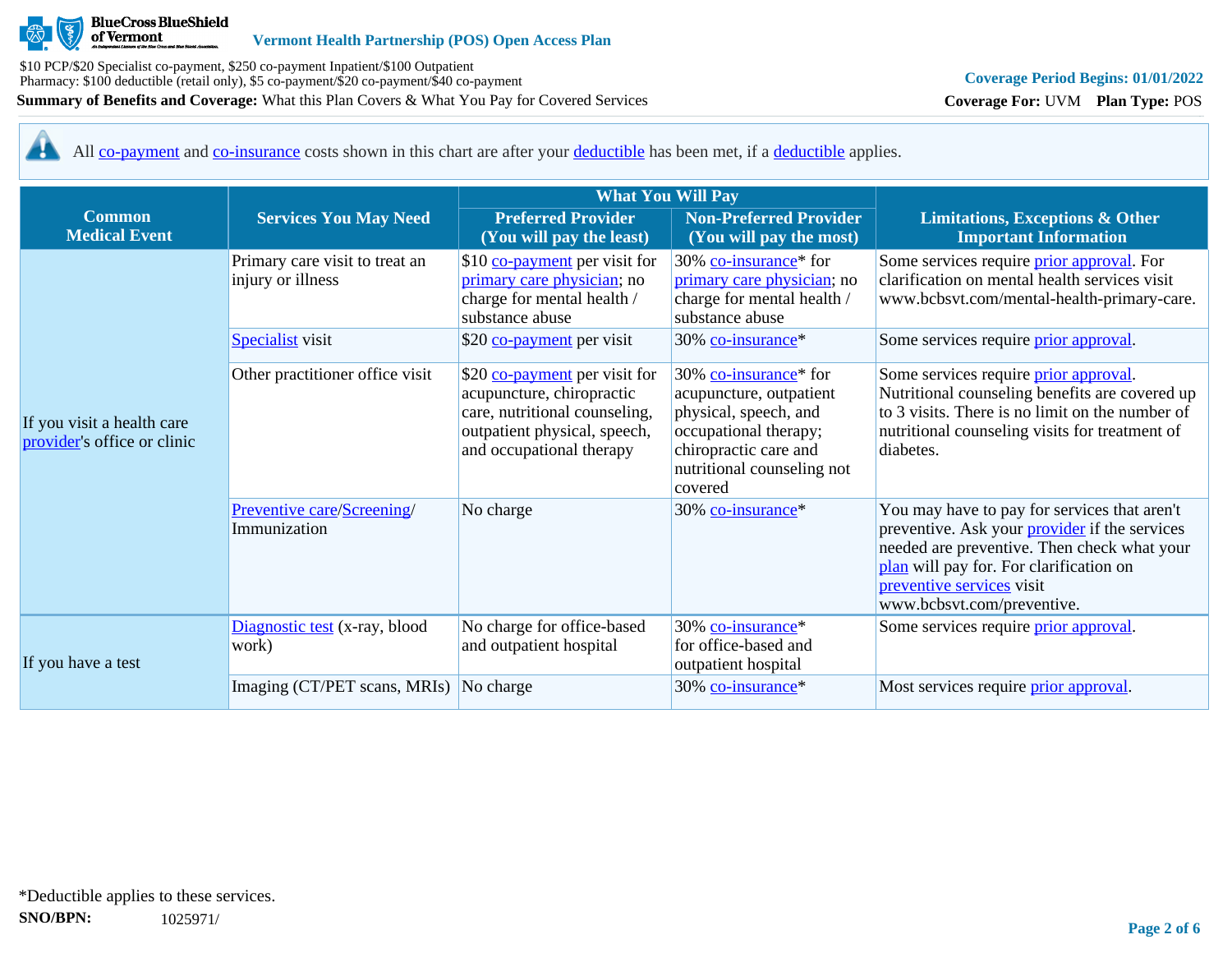

## **Coverage Period Begins: 01/01/2022**

**Coverage For:** UVM **Plan Type:** POS

|                                                                                                               |                                                   | <b>What You Will Pay</b>                                                                       |                                                               |                                                                                                                                          |
|---------------------------------------------------------------------------------------------------------------|---------------------------------------------------|------------------------------------------------------------------------------------------------|---------------------------------------------------------------|------------------------------------------------------------------------------------------------------------------------------------------|
| <b>Common</b><br><b>Medical Event</b>                                                                         | <b>Services You May Need</b>                      | <b>Preferred Provider</b><br>(You will pay the least)                                          | <b>Non-Preferred Provider</b><br>(You will pay the most)      | <b>Limitations, Exceptions &amp; Other</b><br><b>Important Information</b>                                                               |
| If you need drugs to treat                                                                                    | Generic drugs                                     | \$100 deductible, then \$5 co-<br>payment / \$10 co-payment                                    | Not covered                                                   | Up to a 30-day supply retail / 90-day supply<br>home delivery for most prescription drugs.<br>Some prescriptions require prior approval. |
| your illness or condition.<br>More information about<br>prescription drug coverage is                         | Preferred brand drugs                             | \$100 deductible, then \$20 co- Not covered<br>payment / \$40 co-payment                       |                                                               | Up to a 30-day supply retail / 90-day supply<br>home delivery for most prescription drugs.<br>Some prescriptions require prior approval. |
| at www.bcbsvt.com/rxcenter. Non-preferred brand drugs<br>This plan follows the<br><b>National Performance</b> |                                                   | \$100 <u>deductible</u> , then \$40 co- Not covered<br>payment / \$80 co-payment               |                                                               | Up to a 30-day supply retail / 90-day supply<br>home delivery for most prescription drugs.<br>Some prescriptions require prior approval. |
| Formulary (NPF).                                                                                              | Wellness drugs                                    | Wellness prescription drugs<br>process the same as any other<br>prescription.                  | Not covered                                                   | Up to a 30-day supply retail / 90-day supply<br>home delivery for most prescription drugs.<br>Some prescriptions require prior approval. |
| If you have outpatient<br>surgery                                                                             | Facility fee (e.g., ambulatory<br>surgery center) | \$100 co-payment per visit                                                                     | 30% co-insurance*                                             | Some services require prior approval.                                                                                                    |
|                                                                                                               | Physician/surgeon fees                            | No charge                                                                                      | 30% co-insurance*                                             | Some services require <i>prior</i> approval.                                                                                             |
| If you need immediate                                                                                         | <b>Emergency room care</b>                        | \$50 co-payment per visit for<br>facility services; no charge<br>for <i>physician</i> services | facility services; no charge<br>for <i>physician</i> services | \$50 co-payment per visit for Must meet emergency criteria. Co-payment<br>waived if admitted.                                            |
| medical attention                                                                                             | <b>Emergency medical</b><br>transportation        | \$50 co-payment per member<br>per day                                                          | per day                                                       | \$50 co-payment per member Must meet emergency criteria.                                                                                 |
|                                                                                                               | <b>Urgent care</b>                                | \$20 co-payment per visit                                                                      | \$20 co-payment per visit                                     | Applies to <b>urgent care</b> facilities.                                                                                                |
| If you have a hospital stay                                                                                   | Facility fee (e.g., hospital room)                | $$250$ co-payment per<br>admission (limited to three<br>co-payments per family)                | 30% co-insurance*                                             | Out-of-state inpatient care requires prior<br>approval.                                                                                  |
|                                                                                                               | Physician/surgeon fees                            | No charge                                                                                      | 30% co-insurance*                                             | Some services require prior approval.                                                                                                    |
| If you need mental health,<br>behavioral health, or<br>substance abuse services                               | <b>Outpatient services</b>                        | No charge                                                                                      | 30% co-insurance*                                             | Some services require <i>prior</i> approval.                                                                                             |
|                                                                                                               | Inpatient services                                | No charge                                                                                      | 30% co-insurance*                                             | Includes facility and physician fees. Requires<br>prior approval.                                                                        |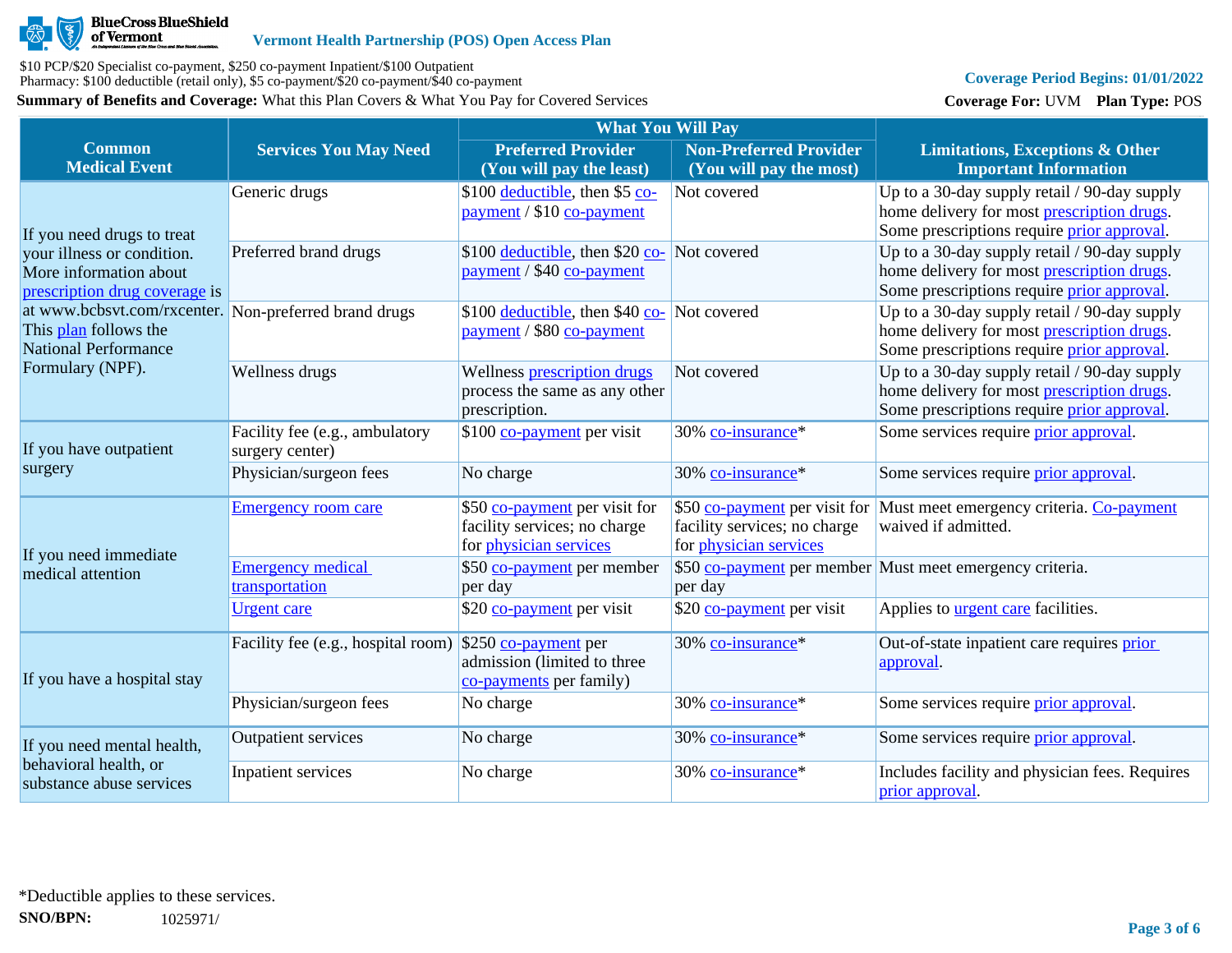

### **Coverage Period Begins: 01/01/2022**

**Coverage For:** UVM **Plan Type:** POS

|                                                                      |                                                        | <b>What You Will Pay</b>                                                                                             |                                                                 |                                                                                                                                                                                                                                                                                         |
|----------------------------------------------------------------------|--------------------------------------------------------|----------------------------------------------------------------------------------------------------------------------|-----------------------------------------------------------------|-----------------------------------------------------------------------------------------------------------------------------------------------------------------------------------------------------------------------------------------------------------------------------------------|
| <b>Common</b><br><b>Medical Event</b>                                | <b>Services You May Need</b>                           | <b>Preferred Provider</b><br>(You will pay the least)                                                                | <b>Non-Preferred Provider</b><br>(You will pay the most)        | <b>Limitations, Exceptions &amp; Other</b><br><b>Important Information</b>                                                                                                                                                                                                              |
| If you are pregnant                                                  | <b>Office Visits</b>                                   | \$10 co-payment (one co-<br>payment covers all maternity<br>office visits by one <b>network</b><br>provider)         | 30% co-insurance*                                               | Cost sharing does not apply for preventive<br>services. Depending on the type of services, a<br>co-payment may apply. Maternity care may<br>include tests and services described elsewhere<br>in the SBC (i.e. ultrasound.). For a list of<br>services visit www.bcbsvt.com/preventive. |
|                                                                      | Childbirth/delivery professional No charge<br>services |                                                                                                                      | 30% co-insurance*                                               | Out-of-state inpatient care requires prior<br>approval.                                                                                                                                                                                                                                 |
|                                                                      | Childbirth/delivery facility<br>services               | \$250 co-payment per<br>admission (limited to three<br>co-payments per family)                                       | 30% co-insurance*                                               | Out-of-state inpatient care requires prior<br>approval.                                                                                                                                                                                                                                 |
|                                                                      | Home health care                                       | No charge home health care;<br>\$20 co-payment per visit<br>private duty nursing                                     | 30% co-insurance*                                               | Home infusion therapy requires <b>prior approval</b> .                                                                                                                                                                                                                                  |
| If you need help recovering<br>or have other special health<br>needs | <b>Rehabilitation services</b>                         | \$250 co-payment per visit<br>(limited to three co-payments)<br>per family); no charge cardiac<br>pulmonary services | Not covered                                                     | Inpatient rehabilitation services require prior<br>approval.                                                                                                                                                                                                                            |
|                                                                      | <b>Habilitation services</b>                           | \$250 co-payment per<br>admission (limited to three<br>co-payments per family)                                       | Not covered                                                     | Requires prior approval.                                                                                                                                                                                                                                                                |
|                                                                      | <b>Skilled nursing care (facility)</b>                 | \$250 co-payment per<br>admission (limited to three<br>co-payments per family)                                       | Not covered                                                     | Requires prior approval.                                                                                                                                                                                                                                                                |
|                                                                      | Durable medical equipment<br>(including supplies)      | \$100 individual/\$300 family<br>deductible, then 20% co-<br>insurance                                               | Not covered                                                     | May require <i>prior</i> approval.                                                                                                                                                                                                                                                      |
|                                                                      | Hospice                                                | No charge                                                                                                            | 30% co-insurance*                                               | None                                                                                                                                                                                                                                                                                    |
| If your child needs dental or                                        | Eye exam                                               | \$20 co-payment per child<br>exam; \$20 co-payment per<br>adult exam                                                 | We pay up to our allowed<br>price less your \$20 co-<br>payment | One routine exam per calendar year.                                                                                                                                                                                                                                                     |
| eye care                                                             | Glasses                                                | Not covered                                                                                                          | Not covered                                                     | None                                                                                                                                                                                                                                                                                    |
|                                                                      | Dental check-up                                        | Not covered                                                                                                          | Not covered                                                     | None                                                                                                                                                                                                                                                                                    |

\*Deductible applies to these services.

**SNO/BPN:** 1025971/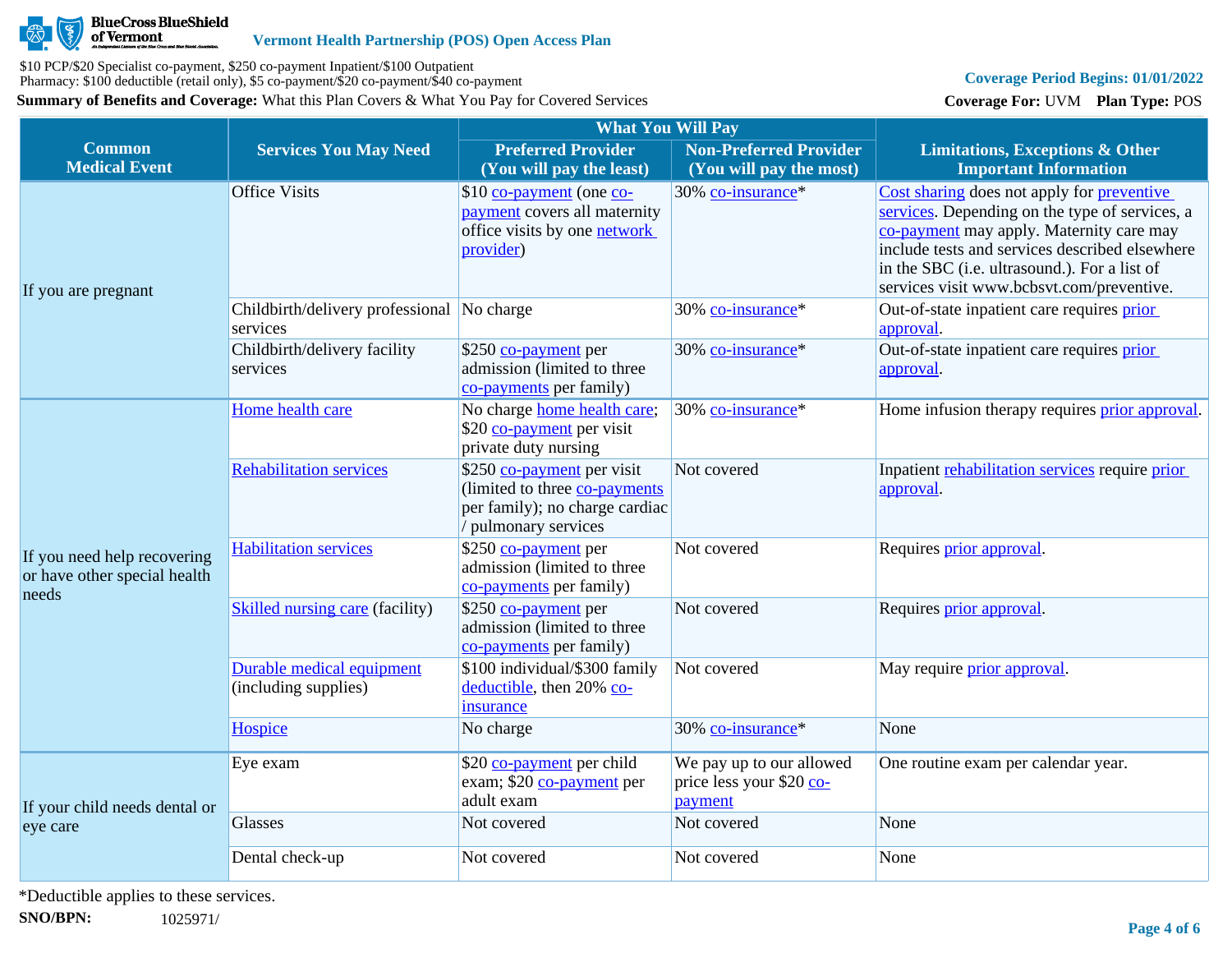

## **Excluded Services & Other Covered Services:**

| Services Your <b>Plan</b> Generally Does NOT Cover (Check your policy or plan document for more information and a list of any other excluded services.) |           |                                                                                               |  |                                                                |  |
|---------------------------------------------------------------------------------------------------------------------------------------------------------|-----------|-----------------------------------------------------------------------------------------------|--|----------------------------------------------------------------|--|
| • Cosmetic Surgery (except with prior approval for<br>reconstruction)                                                                                   |           | Dental care (child and adult)                                                                 |  | Hearing aids                                                   |  |
| • Long-term care                                                                                                                                        | $\bullet$ | Routine foot care (except for treatment of<br>diabetes)                                       |  | Weight loss programs                                           |  |
| Other Covered Services (Limitations may apply to these services. This isn't a complete list. Please see your plan document.)                            |           |                                                                                               |  |                                                                |  |
| • Acupuncture (covered up to 12 visits per plan)<br>year)                                                                                               |           | Bariatric surgery                                                                             |  | Chiropractic Care (requires prior approval after 12<br>visits) |  |
| • Infertility Medications                                                                                                                               |           | Non-emergency care when traveling outside the<br>U.S. (www.bcbsvt.com/coveragewhiletraveling) |  | Private-duty nursing (covered up to 14 hours per<br>plan year) |  |
| • Routine eye care (one routine eye exam per child<br>and adult member per calendar year)                                                               |           |                                                                                               |  |                                                                |  |

### **Your Rights to Continue Coverage:**

There are agencies that can help if you want to continue your coverage after it ends. The contact information for those agencies is: Department of Labor's Employee Benefits Security Administration at (866) 444-EBSA (3272) or [www.dol.gov/ebsa/healthreform](http://www.dol.gov/ebsa/healthreform), or the Department of Health and Human Services at (877) 267-2323 x61565 or [www.cciio.cms.gov](http://www.cciio.cms.gov/). You may also contact the [plan](https://www.healthcare.gov/sbc-glossary/#plan) at (800) 247-2583. Other coverage options may be available to you, too, including buying individual insurance coverage through the [Health Insurance](https://www.healthcare.gov/sbc-glossary/#health-insurance) [Marketplace.](https://www.healthcare.gov/sbc-glossary/#marketplace) For more information about the [Marketplace,](https://www.healthcare.gov/sbc-glossary/#marketplace) visit [www.HealthCare.gov](http://www.healthcare.gov/) or call (800) 318-2596.

## **Your Grievance and Appeals Rights:**

There are agencies that can help if you have a complaint against your [plan](https://www.healthcare.gov/sbc-glossary/#plan) for a denial of a [claim.](https://www.healthcare.gov/sbc-glossary/#claim) This complaint is called a [grievance](https://www.healthcare.gov/sbc-glossary/#grievance) or [appeal](https://www.healthcare.gov/sbc-glossary/#appeal). For more information about your rights, look at the explanation of benefits you will receive for that medical [claim](https://www.healthcare.gov/sbc-glossary/#claim). Your [plan](https://www.healthcare.gov/sbc-glossary/#plan) documents also provide complete information on how to submit a [claim](https://www.healthcare.gov/sbc-glossary/#claim), [appeal](https://www.healthcare.gov/sbc-glossary/#appeal), or a [grievance](https://www.healthcare.gov/sbc-glossary/#grievance) for any reason to your [plan.](https://www.healthcare.gov/sbc-glossary/#plan) For more information about your rights, this notice, or assistance, contact: (800) 255-4550.

### **Does this plan provide Minimum Essential Coverage? Yes.**

[Minimum Essential Coverage](https://www.healthcare.gov/sbc-glossary/#minimum-essential-coverage) generally includes plans, [health insurance](https://www.healthcare.gov/sbc-glossary/#health-insurance) available through the [Marketplace](https://www.healthcare.gov/sbc-glossary/#marketplace) or other individual market policies, Medicare, Medicaid, CHIP. TRICARE, and certain other coverage. If you are eligible for certain types of [Minimum Essential Coverage](https://www.healthcare.gov/sbc-glossary/#minimum-essential-coverage), you may not be eligible for the [premium](https://www.healthcare.gov/sbc-glossary/#premium) tax credit.

### **Does this plan meet the Minimum Value Standards? Yes.**

If your [plan](https://www.healthcare.gov/sbc-glossary/#plan) doesn't meet the [Minimum Value Standards](https://www.healthcare.gov/sbc-glossary/#minimum-value-standard), you may be eligible for a [premium](https://www.healthcare.gov/sbc-glossary/#premium) tax credit to help you pay for a [plan](https://www.healthcare.gov/sbc-glossary/#plan) through the [Marketplace](https://www.healthcare.gov/sbc-glossary/#marketplace).

*––––––––––––––To see examples of how this plan might cover costs for a sample medical situation, see the next page.–––––––––––*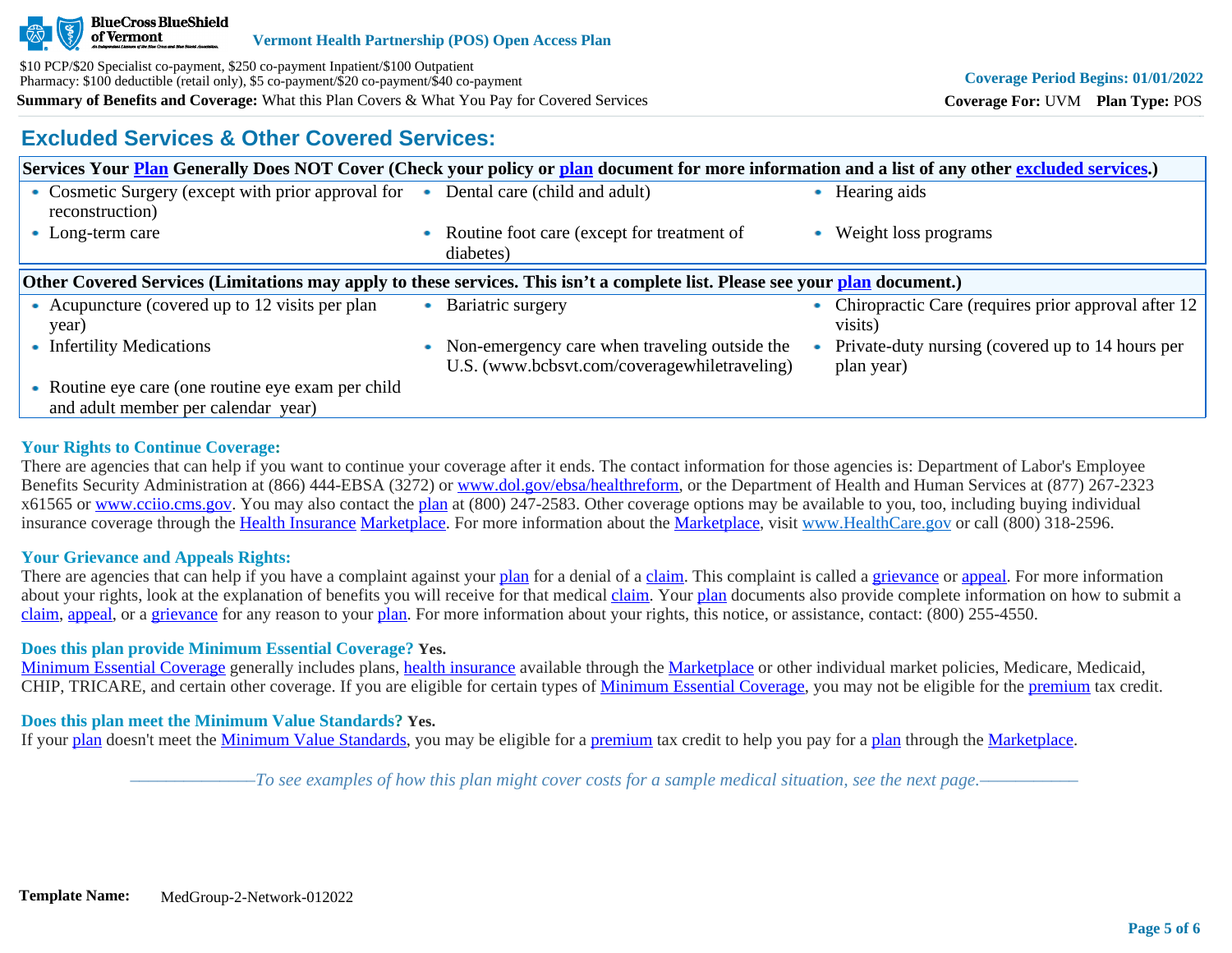

\$10 PCP/\$20 Specialist co-payment, \$250 co-payment Inpatient/\$100 Outpatient Pharmacy: \$100 deductible (retail only), \$5 co-payment/\$20 co-payment/\$40 co-payment

#### **Coverage Examples**

20

### About these Coverage Examples:

This is not a cost estimator. Treatments shown are just examples of how this [plan](https://www.healthcare.gov/sbc-glossary/#plan) might cover medical care. Your actual costs will be different depending on the actual care you receive, the prices your [providers](https://www.healthcare.gov/sbc-glossary/#provider) charge, and many other factors. Focus on the [cost sharing](https://www.healthcare.gov/sbc-glossary/#cost-sharing) amounts ([deductibles,](https://www.healthcare.gov/sbc-glossary/#deductible) [co-payments](https://www.healthcare.gov/sbc-glossary/#co-payment) and [co-insurance\)](https://www.healthcare.gov/sbc-glossary/#co-insurance) and [excluded services](https://www.healthcare.gov/sbc-glossary/#excluded-services) under the [plan](https://www.healthcare.gov/sbc-glossary/#plan). Use this information to compare the portion of costs you might pay under different health [plans.](https://www.healthcare.gov/sbc-glossary/#plan) Please note these coverage examples are based on self-only coverage.

| Peg is Having a Baby                             |          | Managing Joe's type 2 Diabetes                                 |         | <b>Mia's Simple Fracture</b>                   |         |
|--------------------------------------------------|----------|----------------------------------------------------------------|---------|------------------------------------------------|---------|
| (9 months of in-network pre-natal care and a     |          | (a year of routine in-network care of a well-                  |         | (in-network emergency room visit and follow up |         |
| hospital delivery)                               |          | controlled condition)                                          |         | care)                                          |         |
| The plan's overall deductible                    | \$0      | The plan's overall deductible                                  | \$0     | The plan's overall deductible                  | \$0     |
| Specialist co-payment                            | \$20     | Specialist co-payment                                          | \$20    | Specialist co-payment                          | \$20    |
| <b>E</b> Hospital (facility) <b>co-payment</b>   | \$250    | Hospital (facility) <b>co-payment</b>                          | \$250   | <b>E</b> Hospital (facility) <b>co-payment</b> | \$250   |
| Other co-payment                                 | \$250    | Other co-payment                                               | \$250   | Other co-payment                               | \$250   |
| This EXAMPLE event includes services like:       |          | This EXAMPLE event includes services like:                     |         | This EXAMPLE event includes services like:     |         |
| Specialist office visits (prenatal care)         |          | Primary care physician office visits <i>(including disease</i> |         | Emergency room care (including medical         |         |
| <b>Childbirth/Delivery Professional Services</b> |          | education)                                                     |         | supplies)                                      |         |
| <b>Childbirth/Delivery Facility Services</b>     |          | Diagnostic tests (blood work)                                  |         | Diagnostic test (x-ray)                        |         |
| Diagnostic tests (ultrasounds and blood work)    |          | Prescription drugs                                             |         | Durable medical equipment (crutches)           |         |
| Specialist visit (anesthesia)                    |          | Durable medical equipment (glucose meter)                      |         | Rehabilitation services (physical therapy)     |         |
| <b>Total Example Cost</b>                        | \$12,700 | <b>Total Example Cost</b>                                      | \$5,600 | <b>Total Example Cost</b>                      | \$2,800 |

## In this example, Peg would pay:

| <b>Cost Sharing</b>        |       |  |  |  |
|----------------------------|-------|--|--|--|
| Deductibles*               | \$10  |  |  |  |
| Co-payments                | \$260 |  |  |  |
| Co-insurance               | \$0   |  |  |  |
| What isn't covered         |       |  |  |  |
| Limits or exclusions       | \$50  |  |  |  |
| The total Peg would pay is |       |  |  |  |

## In this example, Joe would pay:

| <b>Cost Sharing</b>        |       |  |  |  |
|----------------------------|-------|--|--|--|
| Deductibles*               | \$200 |  |  |  |
| Co-payments                | \$500 |  |  |  |
| Co-insurance               | \$140 |  |  |  |
| What isn't covered         |       |  |  |  |
| Limits or exclusions       | \$20  |  |  |  |
| The total Joe would pay is | \$860 |  |  |  |

## In this example, Mia would pay:

| <b>Cost Sharing</b>        |       |  |
|----------------------------|-------|--|
| Deductibles*               | \$110 |  |
| Co-payments                | \$230 |  |
| Co-insurance               | \$30  |  |
| What isn't covered         |       |  |
| Limits or exclusions       | \$0   |  |
| The total Mia would pay is |       |  |

The [plan](https://www.healthcare.gov/sbc-glossary/#plan) would be responsible for the other costs of these EXAMPLE covered services.

The prescription drug [out-of-pocket limit](https://www.healthcare.gov/sbc-glossary/#out-of-pocket-limit) might not be included in the above Coverage Examples.

\*Note: This plan has other deductibles for specific services included in the coverage example. See "Are there other deductible for specific services?" row above.

**Custom Summary Name:** BCBS-POS-x-2500-x-x-10-20-50-50-250-100-ACA-LARG (MD46580)\_BCBS-Rx-100-1300-x-5-20-40-2-x-P(RX48964)\_Coverage-012022-12312022 (C44068)\_Acup ACA(RD13542)\_BER ACA(RD16648)\_NPF(RD3916 National Performance Formulary, wBERACA, WAcupunctureACA CY 1025971